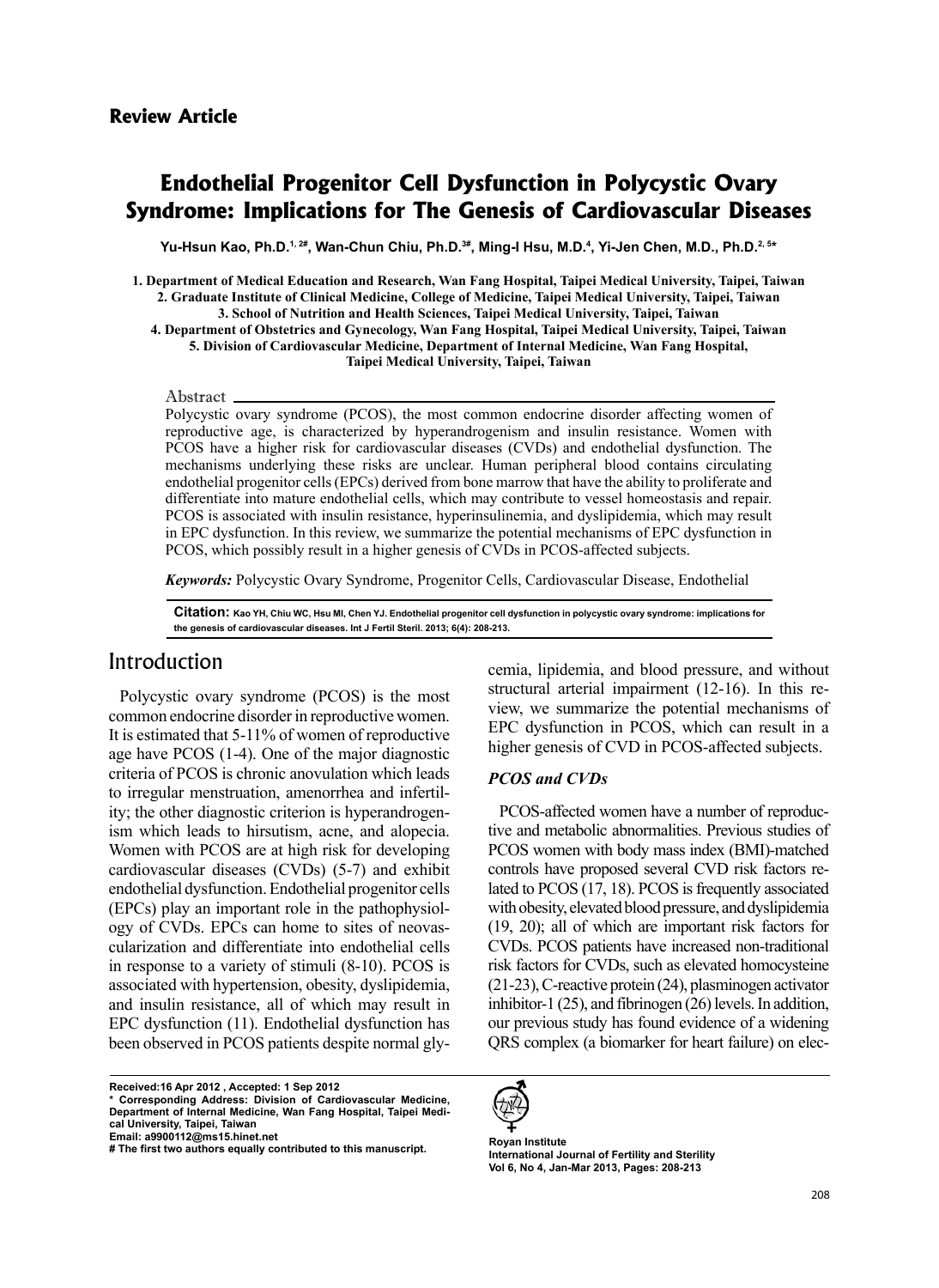#### trocardiogram in PCOS patients (27).

Through a calcium score analysis, PCOS patients had increased prevalence of coronary artery disease (CAD) independent of BMI and age. Shroff et al. have reported a correlation between CAD and PCOS using coronary artery calcium and inflammatory markers  $(28)$ . Therefore, PCOS is an important risk factor for CAD. PCOS patients also have an increased risk of cerebrovascular diseases (29). Increased carotid intimal-medial thickness and carotid atherosclerotic tients (30, 31). Asymmetrical dimethyl-L-arginine plaque index scores have been reported in PCOS pa-(ADMA) is an endogenous nitric oxide synthase (NOS) inhibitor, which can induce atherosclerosis cular morbidity (32). PCOS women have elevated and serve as an independent marker for cardiovastion in these patients. The above findings suggest that  $ADMA(33)$ , which may induce endothelial dysfunc-CVD risk, as reflected by endothelial dysfunction, is increased in PCOS patients. Table 1 summarizes the clinical evidence of PCOS in CVDs.

#### *EPC* dysfunction contributes to CVDs

EPCs play critical roles in endothelial function and the genesis of atherosclerosis  $(34, 35)$ . Bone marrow-derived peripheral EPCs can home to sites rolemia, and stroke are associated with impaired cularization (10). Aging, diabetes, hypercholesteferentiate into mature endothelial cells for neovasof vessel growth, where they proliferate and difneovascularization, which may be caused by EPC dysfunction  $(36, 37)$ . Peripheral EPCs isolated ilarly, decreased EPCs may result in a poor out-<br>comes after ischemic stroke (39). vealing an impaired migratory response (38). Similarly, decreased EPCs may result in a poor outvealing an impaired migratory response (38). Simfrom CAD patients are significantly declined, re-

nificantly reduced in diabetic patients with peripheral Circulating EPC numbers and function were signosis was negatively correlated with the EPC number artery disease (PAD), and the severity of carotid stein these patients  $(40)$ . In addition, angiotensin II and oxidative stress possibly contribute to reduced EPC number and function through activation of the AT1a receptor (41). Therefore, EPCs significantly contribute to the pathophysiology of CVDs.

### **Potential EPC disorders in PCOS**

Endothelial dysfunction is a common finding in

PCOS patients (13, 42). EPCs have been shown to  $\frac{1}{2}$  (43-45). According to recent studies, PCOS play a critical role in regulating endothelial funcpatients have reduced EPC numbers and impaired EPC function along with increased central arterial stiffness. Our studies have reported the presence of hyperinsulinemia and insulin resistance in PCOS tion through increased reactive oxygen species and patients  $(46, 47)$ , which may result in EPC dysfuncimpaired insulin signaling (48). When EPCs from insulin-resistant Zucker fatty rats were exposed to tosis and decreased AKT phosphorylation in the tumor necrosis factor- $α$ , there was increased apop-EPCs, which suggested that inflammation could induce EPC dysfunction. In addition, our studies found that hyperglycemia significantly modulated peroxisome proliferator-activated receptor and cardiac inflammation  $(49, 50)$ , which were effects that have been shown to impair EPC function  $(51)$ . tory status, inflammation-related EPC dysfunction Since PCOS is associated with a hyper-inflammatients. According to Gallagher et al. diabetic mice could contribute to increased CVDs in PCOS paing EPCs compared to non-diabetic controls  $(52)$ . have an approximately 50% reduction in circulat-PCOS is frequently combined with obesity, which can induce inflammation and oxidative stress, thus density lipoprotein has been shown to impair EPC resulting in (42) EPC dysfunction. Oxidized lowlipidemia from PCOS can also produce EPC dys-<br>function. migration and endothelial NOS. Therefore, dys-<br>lipidemia from PCOS can also produce EPC dysmigration and endothelial NOS. Therefore, dys-

er in PCOS patients (53). Vitamin D dysregulation The prevalence of insufficient vitamin D is highand deficiency is correlated with CVDs and affects  $EPCs(54, 55)$ . Therefore, administration of vitamin D may have beneficial effects on CVD risk factors in PCOS patients  $(56-58)$ . Accordingly, vitamin D deficiency may reduce the EPC number and func-<br>tion in PCOS patients as a result of developing CVDs. Various environmental chemical toxicants have also been implicated in endocrine disruption that may be associated with PCOS. PCOS patients have a higher blood level of bisphenol A (BPA), an estrogenic endocrine-disrupting chemical used to produce plastics  $(59)$ . Since chemical toxicants increase CVDs and are known to affect  $EPCs$  (60, duce the EPC number and function in PCOS patients, thus increasing CVDs. 61), it is possible that chemical toxicants may reduce the EPC number and function in PCOS pa- $\sigma$  may to it is possible that chemical toxicants may re-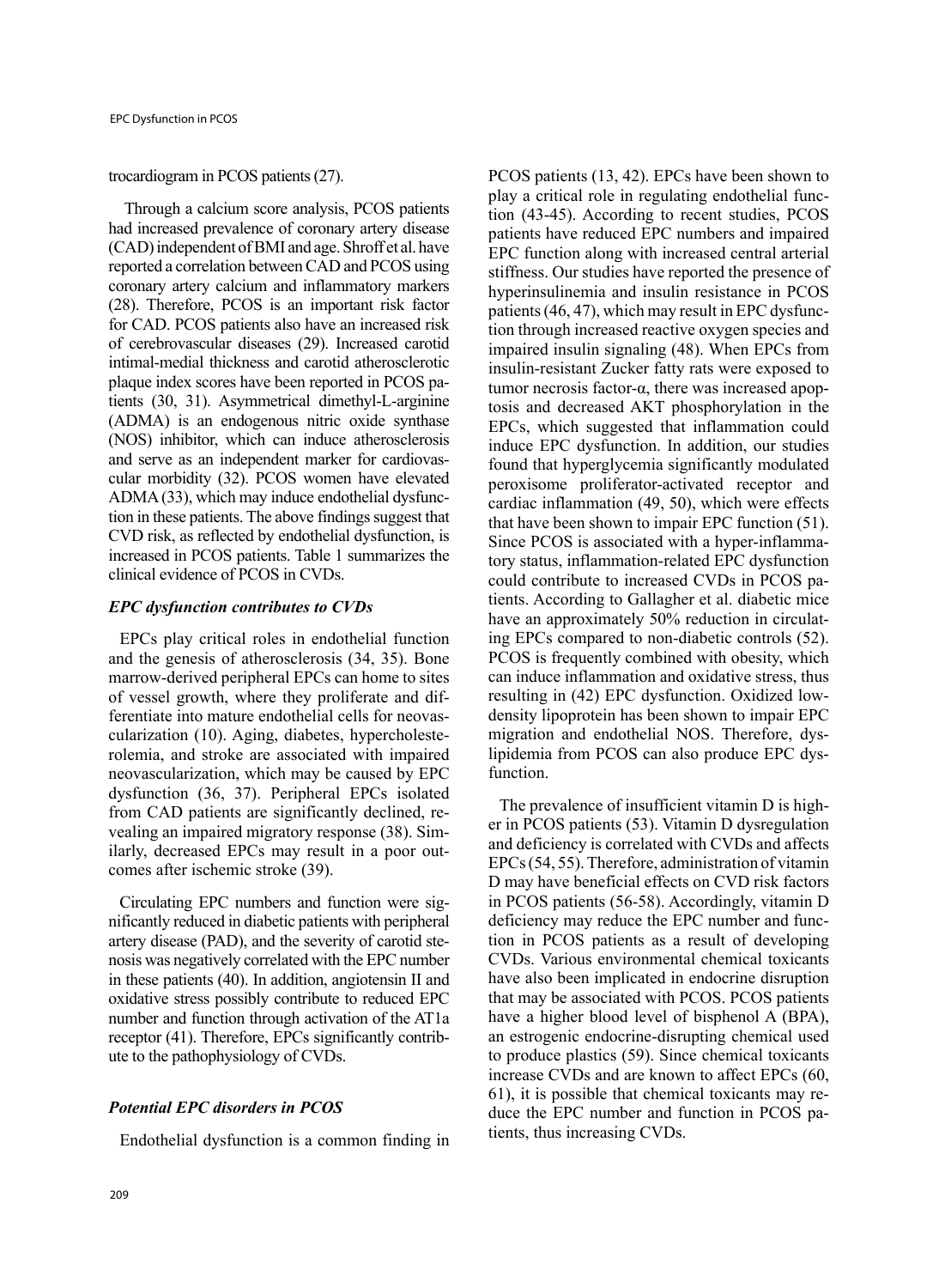| <b>Disease</b> | <b>Study design</b>                                                                                          | Outcome                                                                                                                                                                                                                                     |
|----------------|--------------------------------------------------------------------------------------------------------------|---------------------------------------------------------------------------------------------------------------------------------------------------------------------------------------------------------------------------------------------|
| <b>CAD</b>     | Compared coronary artery calcium in<br>PCOS patients and healthy controls                                    | A higher incidence of coronary artery cal-<br>cium in PCOS patients (33%) than in controls<br>$(8\%) (28)$ .<br>PCOS was associated with increase coro-<br>nary artery calcium after adjusting for age,<br>BMI, and menopausal status (62). |
|                | Compared CAD risk factors between<br>PCOS and healthy females                                                | Increased BMI, total cholesterol, triglyceride,<br>LDL, SBP, DBP, insulin, glucose, and HOMA-<br>$IR(63)$ .                                                                                                                                 |
|                | Compared cardiovascular outcomes in<br>PCOS and healthy women                                                | Increased cardiovascular events in PCOS<br>patients compared to controls, with an odds<br>ratio of 5.91 (64).                                                                                                                               |
| <b>Stroke</b>  | Compared the carotid intimal-media<br>thickness (IMT) by echography in<br>PCOS patients and healthy controls | Increased IMT in PCOS patients (0.58 vs.<br>$0.47$ mm) than in healthy controls $(31)$ .                                                                                                                                                    |
|                | Compared the carotid artery ultrasono-<br>graphs of PCOS patients and controls                               | Higher prevalence of an abnormal carotid<br>plaque index in PCOS patients than in con-<br>trols $(7.2 \text{ vs. } 0.7\%)$ $(30)$ .                                                                                                         |

*Pable 1: Clinical evidences of the cardiovascular risk in PCOS* 

IR; Homeostasis model assessment of insulin resistance, CAD; Coronary artery disease and IMT; intimal-media thickness. *BMI*; Body-mass index, LDL; Low-density lipoprotein, SBP; Systolic blood pressure, DBP; Diastolic blood pressure, HOMA-

### **Conclusion**

PCOS is an independent marker of long-term cardiovascular risk and plays an important role in the pathophysiology of CVDs. EPCs maintain en-<br>dothelial repaired capacity in mature blood vessels. Impaired EPC number and function will produce endothelial dysfunction and CVD progression (Fig. 1). Therefore, EPC dysregulation may contribute to the genesis of CVDs in PCOS patients.



Fig 1: Mechanisms underlying endothelial progenitor cell *(EPC)* dysfunction in polycystic ovarian syndrome (PCOS) *.disease cardiovascular to contribute which*

### **Acknowledgements**

The present work was supported by grants from Taipei Medical University, Wan Fang Hospital  $(100TMU-WFH-02-3$  and  $99TMU-WFH-03-4)$ . There is no conflict of interest in this article.

## References

- hauer ES, Yildiz BO. The prevalence and features 1. Azziz R, Woods KS, Reyna R, Key TJ, Knochenof the polycystic ovary syndrome in an unselected population. J Clin Endocrinol Metab. 2004; 89(6): 2745-2749.
- goner W, Boots LR, Azziz R. Prevalence of the 2. Knochenhauer ES, Key TJ, Kahsar-Miller M, Wagpolycystic ovary syndrome in unselected black and white women of the southeastern United States: a prospective study. J Clin Endocrinol Metab. 1998; 83(9): 3078-3082.
- 3. Asunción M, Calvo RM, San Millán JL, Sancho J, Avila S, Escobar-Morreale HF. A prospective study of the prevalence of the polycystic ovary syndrome in unselected caucasian women from Spain. J Clin Endocrinol Metab. 2000; 85(7): 2434-2438.
- lence of polycystic ovary syndrome (PCOS) in high 4. Asgharnia M, Mirblook F, Soltani MA. The prevaschool students in Rasht in 2009 according to NIH criteria. Int J Fertil Steril. 2011; 4(4): 156-159.
- 5. Cibula D, Cífková R, Fanta M, Poledne R, Zivny J, ent diabetes mellitus, arterial hypertension and Skibová J. Increased risk of non-insulin dependen with a history of the polycystic ovary syndrome. coronary artery disease in perimenopausal wom-Hum Reprod. 2000; 15(4): 785-789.
- 6. de Groot PC, Dekkers OM, Romijn JA, Dieben SW,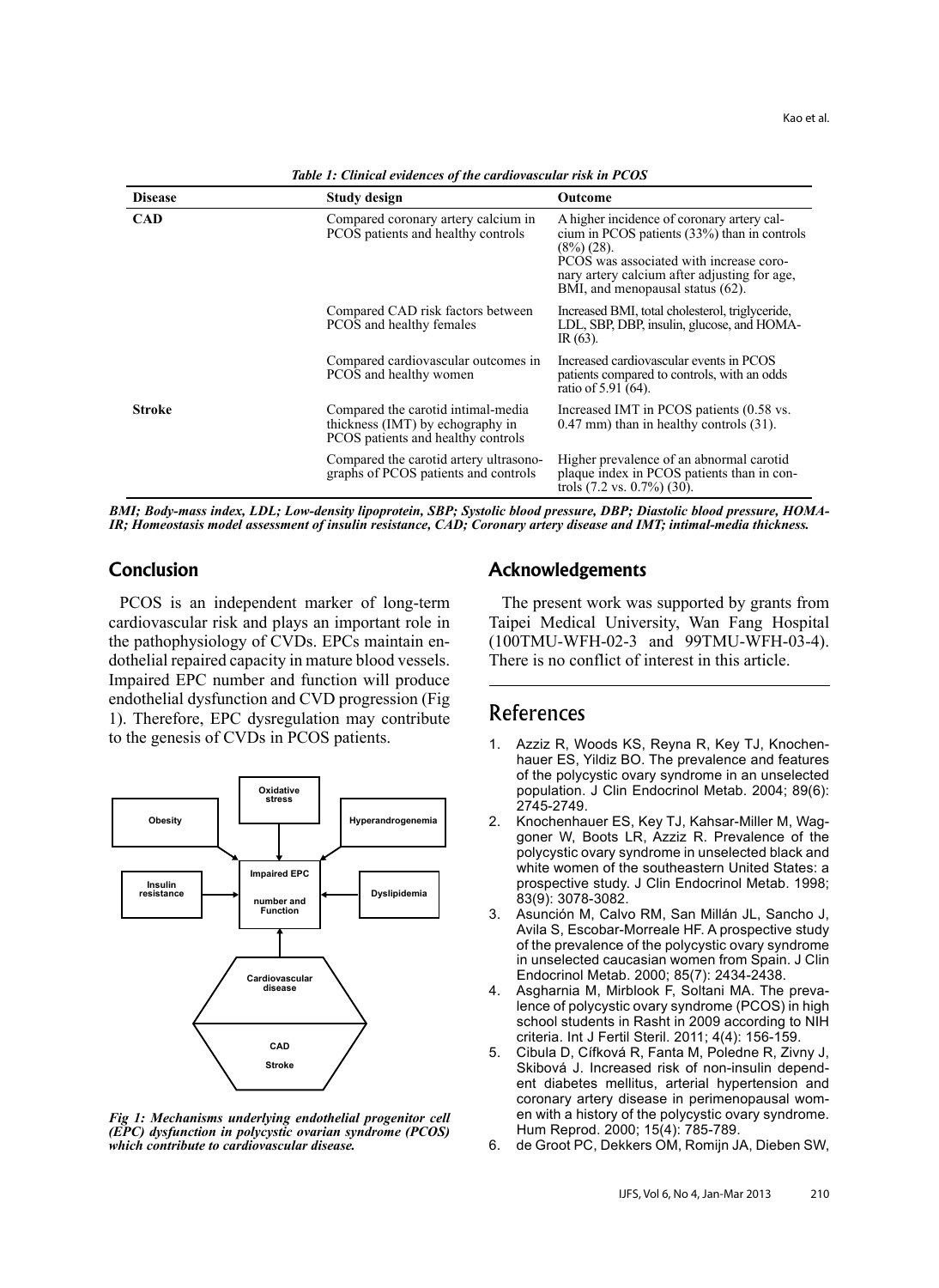Helmerhorst FM. PCOS, coronary heart disease, stroke and the influence of obesity: a systematic review and meta-analysis. Hum Reprod Update. 2011; 17(4): 495-500.

- 7. Moran LJ. Cameron JD. Strauss BJ. Teede HJ. Vascular function in the diagnostic categories of polycystic ovary syndrome. Hum Reprod. 2011; 26(8): 2192-2199.
- dothelial progenitor cells responsible for postnataltore C. Silver M. et al. Bone marrow origin of en-8. Asahara T, Masuda H, Takahashi T, Kalka C, Pasvasculogenesis in physiological and pathological neovascularization. Circ Res. 1999; 85(3): 221-228.
- 9. Asahara T. Takahashi T. Masuda H. Kalka C. Chen D, Iwaguro H, et al. VEGF contributes to postnatal rived endothelial progenitor cells. EMBO J. 1999; neovascularization by mobilizing bone marrow-de-18(14): 3964-3972.
- 10. Takahashi T, Kalka C, Masuda H, Chen D, Silver M, Kearney M, et al. Ischemia- and cytokine-induced mobilization of bone marrow-derived endothelial progenitor cells for neovascularization. Nat Med. 1999; 5(4): 434-438.
- 11. Gharakhani M, Neghab N, Marzie F. Is reducing ovarian volume in polycystic ovarian syndrome ated with improving cardiovascular risk factors. Int patients after administration of metformin associ-J Fertil Steril. 2011; 5(2): 90-95.
- 12. Alexandraki K, Protogerou AD, Papaioannou TG, crovascular and macrovascular dysfunction is not Piperi C, Mastorakos G, Lekakis J, et al. Early micystic ovary syndrome. Hormones (Athens). 2006; accompanied by structural arterial injury in poly-5(2): 126-136.
- 13. Paradisi G, Steinberg HO, Hempfling A, Cronin J, drome is associated with endothelial dysfunction. Hook G, Shepard MK, et al. Polycystic ovary syn-Circulation. 2001; 103(10): 1410-1415.
- 14. Kelly CJ, Speirs A, Gould GW, Petrie JR, Lyall H, Connell JM. Altered vascular function in young women with polycystic ovary syndrome. J Clin En-<br>docrinol Metab. 2002; 87(2): 742-746.
- 15. Orio F Jr, Palomba S, Cascella T, De Simone B, weight women with polycystic ovary syndrome. J dothelial structure and function in young normal-Di Biase S, Russo T, et al. Early impairment of en-Clin Endocrinol Metab. 2004; 89(9): 4588-4593.
- gerou A, Piperi C, Papamichael C, Aessopos A, et 16. Diamanti-Kandarakis E, Alexandraki K, Protoal. Metformin administration improves endothelial function in women with polycystic ovary syndrome. Eur J Endocrinol. 2005; 152(5): 749-756.
- 17. Guzick DS. Cardiovascular risk in PCOS. J Clin Endocrinol Metab. 2004; 89(8): 3694-3695.
- 18. Shaw LJ, Bairey Merz CN, Azziz R, Stanczyk FZ, Sopko G, Braunstein GD, et al. Postmenopausal evated androgen measurements at high risk for women with a history of irregular menses and eltional Heart, Lung, and Blood Institute sponsored sults from the National Institutes of Health--Naworsening cardiovascular event-free survival: Re-Women's Ischemia Syndrome Evaluation. J Clin Endocrinol Metab. 2008; 93(4): 1276-1284.
- rakis SA, Chrousos GP. Pathophysiology and types 19. Diamanti-Kandarakis E, Papavassiliou AG, Kandaof dyslipidemia in PCOS. Trends in Endocrin Met. 2007; 18(7): 280-285.
- pertension in polycystic ovary syndrome. Arch Mal id C, Younsi N, Smida H, Bouguerra R, et al. Hy-20. Ben Salem Hachmi L, Ben Salem Hachmi S. Bouz-Coeur Vaiss. 2006; 99(7-8): 687-690.
- 21. Badawy A, State O, El Gawad SSh, El Aziz OA. drome: the missed link. Eur J Obstet Gynecol Re-<br>prod Biol. 2007; 131(1): 68-72. drome: the missed link. Eur J Obstet Gynecol Re-Plasma homocysteine and polycystic ovary syn-
- 22. Salehpour S, Manzor-al-ajdad O, Samani EN, tients with polycystic ovarian syndrome. Int J Fertil Abadi A. Evaluation of homocysteine levels in pa-Steril. 2011; 4(4): 168-171.
- ance related to polycystic ovary syndrome. Int J relin, adiponectin, homocysteine and insulin resist-23. Salehpour S, Broujeni PT, Samani EN. Leptin, gh-Fertil Steril. 2008; 2(3): 101-104.
- 24. Boulman N, Levy Y, Leiba R, Shachar S, Linn R, els in the polycystic ovary syndrome: a marker of Zinder O, et al. Increased C-reactive protein levcardiovascular disease. J Clin Endocrinol Metab. 2004; 89(5): 2160-2165.
- minogen activator inhibitor-1 (PAI-1) gene -844 25. Lin S, Huiya Z, Bo L, Wei W, Yongmei G. The plasnificantly influences plasma PAI-1 levels in women A/G and −675 4G/5G promoter polymorphism sigwith polycystic ovary syndrome. Endocrine. 2009; 36(3): 503-509.
- 26. Manneras-Holm L, Baghaei F, Holm G, Janson PO, Ohlsson C, Lonn M, et al. Coagulation and fibrinolytic disturbances in women with polycystic ovary syndrome. J Clin Endocrinol Metab. 2011; 96(4): 1068-1076.
- ry syndrome. Gynecol Endocrinol. 2010; 26(12): ductive disturbance in patients with polycystic ova-27. Huang JH, Tsai JC, Hsu MI, Chen YJ. Cardiac con-883-888.
- 28. Shroff R, Kerchner A, Maifeld M, Van Beek EJ, Jagasia D, Dokras A. Young obese women with polycystic ovary syndrome have evidence of early coronary atherosclerosis. J Clin Endocrinol Metab. 2007; 92(12): 4609-4614.
- 29. Wild S, Pierpoint T, McKeigue P, Jacobs H. Cardio-<br>vascular disease in women with polycystic ovary syndrome at long-term follow-up: a retrospective cohort study. Clin Endocrinol. 2000; 52(5): 595-600.
- 30. Talbott EO, Guzick DS, Sutton-Tyrrell K, McHugh-<br>Pemu-KP, Zborowski JV, Remsberg KE, et al. Evidence for association between polycystic ovary syndrome and premature carotid atherosclerosis in middle-aged women. Arterioscler Thromb Vasc Biol. 2000; 20(11): 2414-2421.
- 31. Vryonidou A, Papatheodorou A, Tavridou A, Terzi drogenemic and metabolic phenotype with carotid T, Loi V, Vatalas IA, et al. Association of hyperancystic ovary syndrome. J Clin Endocrinol Metab. intima-media thickness in young women with poly-2005; 90(5): 2740-2746.
- 32. Heutling D, Schulz H, Nickel I, Kleinstein J, Kalt-<br>wasser P, Westphal S, et al. Asymmetrical dimeth-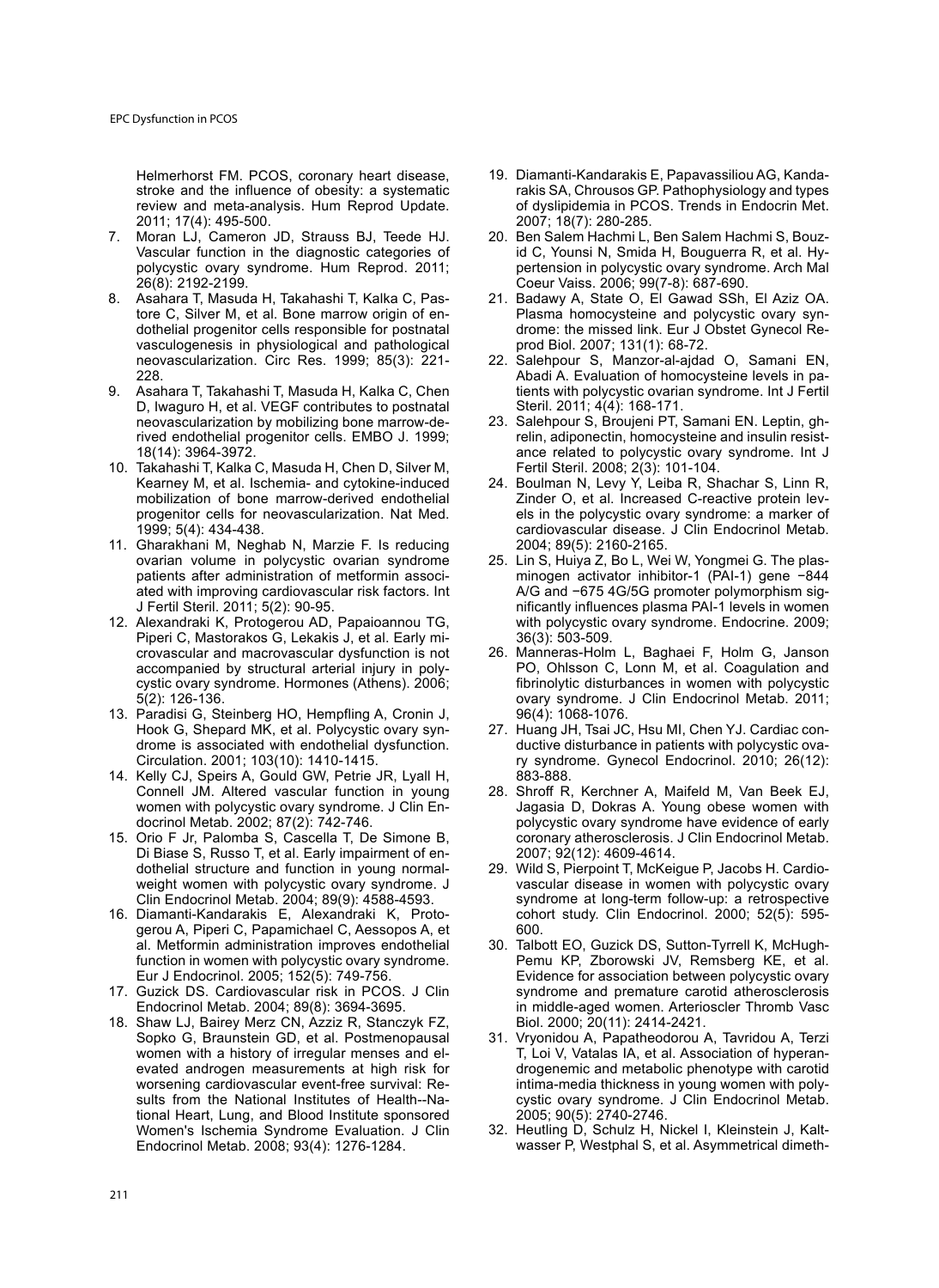ylarginine, inflammatory and metabolic parameters in women with polycystic ovary syndrome before and after metformin treatment. J Clin Endocrinol Metab. 2008; 93(1): 82-90.

- 33. Boulman N, Levy Y, Leiba R, Shachar S, Linn R. els in the polycystic ovary syndrome: a marker of Zinder O, et al. Increased C-reactive protein levcardiovascular disease. J Clin Endocrinol Metab. 2004; 89(5): 2160-2165.
- 34. Xiao Q. Kiechl S. Patel S. Oberhollenzer F. Weger sclerosis - results from a large population-based ovascular risk factors, cytokine levels and athero-S, Mayr A, et al. Endothelial progenitor cells, cardistudy. PLoS One. 2007; 2(10): e975.
- dothelial progenitor cells in the natural history of 35. Fadini GP, Agostini C, Sartore S, Avogaro A. Enatherosclerosis. Atherosclerosis. 2007; 194(1): 46-54.
- 36. Jickling G, Salam A, Mohammad A, Hussain MS, dothelial progenitor cells and age-related white Scozzafava J. Nasser AM, et al. Circulating enmatter changes. Stroke. 2009; 40(10): 3191-3196.
- 37. Georgescu A, Alexandru N, Constantinescu A, Titorencu I, Popov D. The promise of EPC-based therapies on vascular dysfunction in diabetes. Eur J Pharmacol. 2011; 669(1-3): 1-6.
- 38. Vasa M, Fichtlscherer S, Aicher A, Adler K, Urbich C, Martin H, et al. Number and migratory activity of circulating endothelial progenitor cells inversely correlate with risk factors for coronary artery dis-<br>ease. Circ Res. 2001; 89(1): e1-7.
- 39. Sobrino T, Hurtado O, Moro MÁ, Rodríguez-Yáñez M, Castellanos M, Brea D, et al. The increase of circulating endothelial progenitor cells after acute ischemic stroke is associated with good outcome. Stroke. 2007; 38(10): 2759-2764.
- phy E, Menegolo M, et al. Number and function of 40. Fadini GP, Sartore S, Albiero M, Baesso I, Murity for diabetic vasculopathy. Arterioscler Thromb endothelial progenitor cells as a marker of sever-Vasc Biol. 2006; 26(9): 2140-2146.
- 41. Endtmann C, Ebrahimian T, Czech T, Arfa O, Laufs U. Fritz M. et al. Angiotensin II impairs endothelial progenitor cell number and function in vitro and in vivo : implications for vascular regeneration. Hy-<br>pertension. 2011; 58(3): 394-403.
- 42. Carmina E, Orio F, Palomba S, Longo RA, Cas-<br>cella T, Colao A, et al. Endothelial dysfunction in PCOS: role of obesity and adipose hormones. Am J Med. 2006; 119(4): 356. e1-6.
- 43. Zampetaki A, Kirton JP, Xu Q. Vascular repair by endothelial progenitor cells. Cardiovasc Res. 2008; 78(3): 413-421.
- 44. Sen S, McDonald SP, Coates PT, Bonder CS. Endothelial progenitor cells: novel biomarker and promising cell therapy for cardiovascular disease. Clin Sci (Lond). 2011; 120(7): 263-283.
- eration. Cardiovasc Res. 2003; 58(2): 390-398. genitor cells for neovascularization in tissue regen-45. Masuda H, Asahara T. Post-natal endothelial pro-
- 46. Liang SJ, Hsu CS, Tzeng CR, Chen CH, Hsu MI. Clinical and biochemical presentation of polycystic ovary syndrome in women between the ages of 20

and 40. Hum Reprod. 2011; 26(12): 3443-3449.

- 47. Hsu CS, Wu CH, Chiu WC, Lee CT, Chang CJ, Hsu MI. Obesity and insulin resistance in women with polycystic ovary syndrome. Gynecol Endocri-<br>nol. 2011; 27(5): 300-306.
- pact of insulin resistance on endothelial function, 48. Cubbon RM, Rajwani A, Wheatcroft SB. The improgenitor cells and repair. Diab Vasc Dis Res. 2007; 4(2): 103-111.
- 49. Lee TI, Kao YH, Chen YC, Pan NH, Lin YK, Chen ceptor expression in hypertension co-existing with YJ. Cardiac peroxisome-proliferator-activated rediabetes. Clin Sci (Lond). 2011; 121(7): 305-312.
- some proliferator-activated receptors with regional dative stress and inflammation modulate peroxi-50. Lee TI, Kao YH, Chen YC, Pan NH, Chen YJ. Oxidiscrepancy in diabetic heart. Eur J Clin Invest. 2010; 40(8): 692-699.
- 51. Gensch C, Clever YP, Werner C, Hanhoun M, vents apoptosis of endothelial progenitor cells. oglitazone increases neoangiogenesis and pre-Bohm M, Laufs U. The PPAR-gamma agonist pi-Atherosclerosis. 2007; 192(1): 67-74.
- 52. Gallagher KA, Liu ZJ, Xiao M, Chen H, Goldstein mediated endothelial progenitor cell mobilization<br>and homing are reversed by hyperoxia and SDF-LJ, Buerk DG, et al. Diabetic impairments in NOand homing are reversed by hyperoxia and SDF-<br>1alpha. J Clin Invest. 2007; 117(5): 1249-1259.
- 53. Wehr E, Pilz S, Schweighofer N, Giuliani A, Kopera D, Pieber TR, et al. Association of hypovitaminosis D with metabolic disturbances in polycystic ovary syndrome. E J Endocrinol. 2009; 161(4): 575-582.
- 54. Yiu YF, Chan YH, Yiu KH, Siu CW, Li SW, Wong LY, et al. Vitamin D deficiency is associated with depletion of circulating endothelial progenitor cells and endothelial dysfunction in patients with type 2 diabetes. J Clin Endocrinol Metab. 2011; 96(5): E830-E835.
- 55. Mikirova NA, Belcaro G, Jackson JA, Riordan NH. Vitamin D concentrations, endothelial progenitor cells, and cardiovascular risk factors. Panminerva Med. 2010; 52(2 Suppl 1): 81-87.
- 56. Thomson RL, Spedding S, Buckley JD. Vitamin ic ovary syndrome. Clin Endocrinol(Oxf). 2012; D in the aetiology and management of polycyst-77(3): 343-350.
- 57. Pal L, Berry A, Coraluzzi L, Kustan E, Danton C, Shaw J, et al. Therapeutic implications of vitamin cystic ovary syndrome. Gynecol Endocrinol. 2012; D and calcium in overweight women with poly-28(12): 965-968.
- zadi L. Effects of vitamin D on cardiovascular 58. Rahimi-Ardabili H, Pourghassem Gargari B, Fardisease risk factors in polycystic ovary syndrome women with vitamin D deficiency. J Endocrinol In-<br>vest. 2013; 36(1): 28-32.
- 59. Tsutsumi O. Assessment of human contamination of estrogenic endocrine-disrupting chemicals and their risk for human reproduction. J Steroid Bio-<br>chem Mol Biol. 2005; 93(2-5): 325-330.
- 60. Lind PM, Lind L. Circulating levels of Bisphenol A rosis in the elderly. Atherosclerosis. 2011; 218(1): and phthalates are related to carotid atheroscle-207-213.